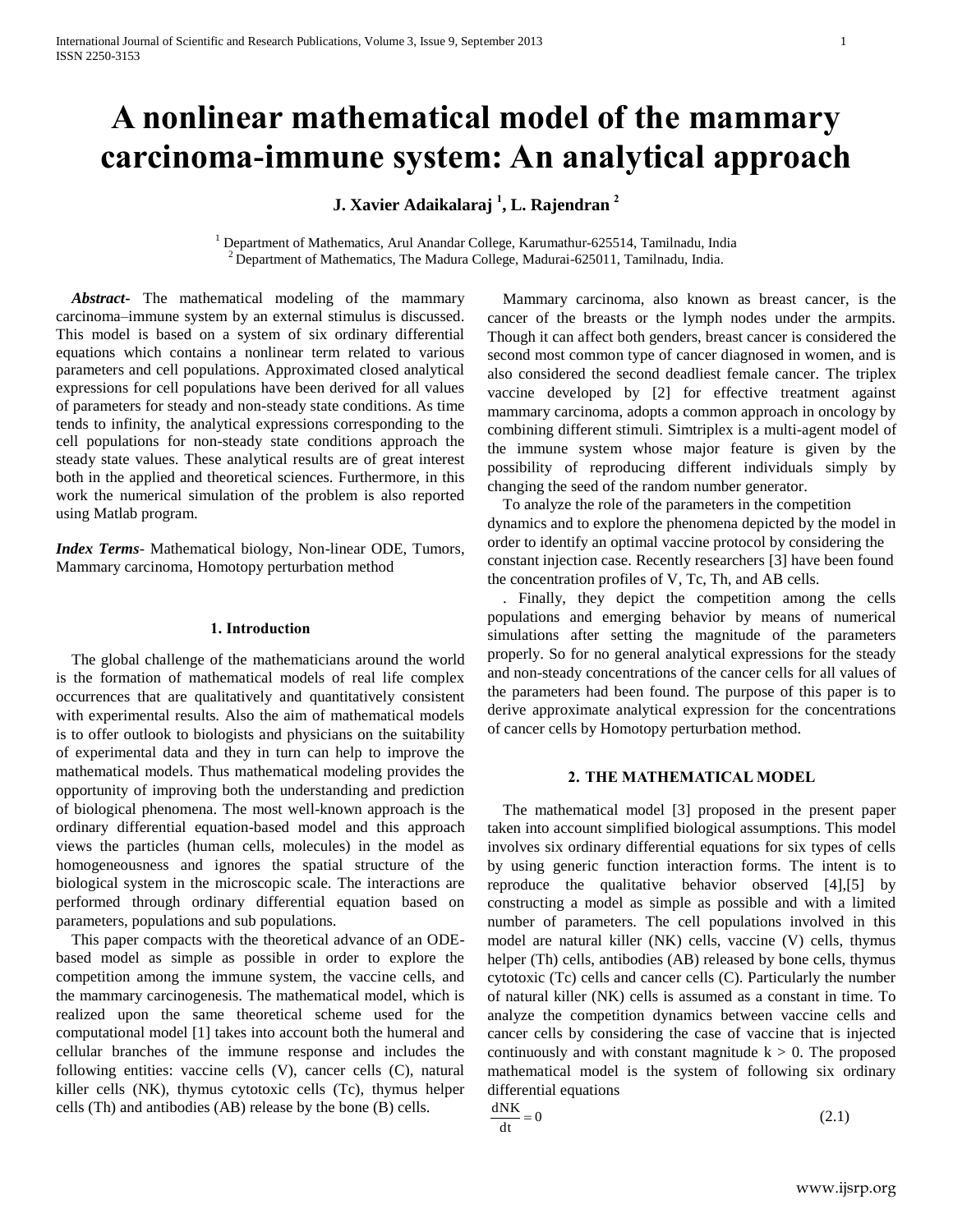$$
\frac{dV}{dt} = -\beta_1 V - \beta_2 NKV + k \tag{2.2}
$$

$$
\frac{dTh}{dt} = -\beta_3 Th + \alpha_1 V \tag{2.3}
$$

$$
\frac{\text{dAB}}{\text{dt}} = -\beta_4 \text{AB} + \alpha_2 \text{Th}
$$
 (2.4)

$$
\frac{dTc}{dt} = (\alpha_4 - \beta_8)Tc
$$
 (2.5)

$$
\frac{dC}{dt} = \left(\alpha_3 - \frac{C}{C_{\text{max}}}\right) C - (\beta_5 NK + \beta_6 Tc + \beta_7 AB) C \tag{2.6}
$$

The initial conditions for the above equations are as follows:  $NK(t = 0) = NK \neq$  $(2.7)$  $V(t = 0) = Th(t = 0) = AB(t = 0) = 0$  (2.8)  $Tc(t = 0) = T_0 \neq 0$  and  $C(t = 0) = C_0 \neq 0$  (2.9)

Where the parameters  $\alpha_i$  for  $i \in (1,2,3,4)$  denote proliferation rates due to natural birth and interactions. The parameters  $\rho_i$  for  $i \in (1,2...8)$  represent destruction rates due to natural death and competition. The interactions of the cell populations and the related parameters are given in the Table-1.

# **3. ANALYTICAL EXPRESSION OF CELL FUNCTIONS FOR STEADY STATE CONDITIONS**

The solutions of  $(2.2) - (2.6)$  for the steady state conditions (derivatives taken as zeros) are as follows:

$$
V_s = \frac{k}{\beta} \text{ where } \beta = \beta_1 + \beta_2 NK. \tag{3.1}
$$

$$
Th_s = \frac{\alpha_1 k}{\beta \beta_3}.
$$
\n(3.2)

$$
AB_s = \frac{\alpha_1 \alpha_2 k}{\beta \beta_3 \beta_4}.
$$
\n(3.3)

$$
Tc_s = 0 \quad \text{when} \quad (\alpha_4 - \beta_8) \neq 0. \tag{3.4}
$$

$$
C_{s} = C_{\text{max}} (\alpha_{3} - \beta_{5}NK + \beta_{6}Tc_{s} + \beta_{7}AB_{s}).
$$
  
= 
$$
C_{\text{max}} \left[ \alpha_{3} - \beta_{5}NK - \frac{\beta_{7}\alpha_{1}\alpha_{2}k}{\beta\beta_{3}\beta_{4}} \right].
$$
 (3.5)

# **4. ANALYTICAL EXPRESSION OF CELL FUNCTIONS FOR NON-STEADY STATE CONDITIONS**

This section deals with the non-steady state analysis of the mathematical model. The aim of this section is to analyze the role of the parameters in the competition dynamics and to explore the phenomena depicted by the model in order to identify an optimal vaccine protocol and depict the competition among the cells populations and emerging behavior by means of

V- $\beta$ ,NKV+1<br>
V- $\beta$ ,NKV+1<br>
(3.2) property in Address neare close and convertise and convertise and convertise and convertise and convertise and convertise and convertise and convertise and the interest of the interest of analytical solution after setting the magnitude of the parameters properly. In addition we analyze the competition dynamics between vaccine cells and cancer cells by considering the case of vaccine that is injected continuously and with constant magnitude  $k > 0$ . A qualitative analysis of the solutions of the model is achieved by furnishing an exact solution for V, Tc, Th, AB cells functions .The approximate solutions for the cancer cells function C are obtained through three cases and two of them by Homotopy perturbation method. The exact solutions of (2.2) and (2.3) are

$$
V(t) = \frac{k}{\beta} (1 - e^{-\beta t})
$$
\n
$$
(4.1)
$$

$$
\text{Th}(t) = A[\beta_3(1 - e^{-\beta t}) - \beta(1 - e^{-\beta 3t})]
$$
\n
$$
\text{where } A = \frac{k\alpha_1}{\beta \beta_3 (\beta_3 - \beta)}
$$
\n(4.2)

We have obtained the following solution for (2.4)

AB (t) = 
$$
A\alpha_2 \left[ \frac{\left(\frac{\beta_3 - \beta}{\beta_4}\right)\left(1 - e^{-\beta_4 t}\right) + \left(\frac{\beta_3}{\beta_4 - \beta}\right) e^{-\beta_4 t} - e^{-\beta_4 t}}{\left(\frac{\beta}{\beta_4 - \beta_3}\right) e^{-\beta_3 t} - e^{-\beta_4 t}} \right]
$$
 (4.3)

Carlo Bianca and Marzio Pennisi have derived a solution [3] for (2.4) which is not a correct one. The solution (4.3) is the new corrected solution against the solution obtained by Carlo Bianca and Marzio Pennisi [3]. The general solution of (2.5) is

Tc(t) = T<sub>0</sub>e<sup> $\alpha$ </sup> where  $\alpha = \alpha_4 - \beta_8$  (4.4) The cell function C(t) can be obtained by solving the nonlinear ordinary differential (2.6) for the following three limiting cases .

**Case I**: We consider the interaction between cancer cells C and NK cells only. In this case  $\beta_6 = 0$  and  $\beta_7 = 0$  now (2.6) becomes

$$
\frac{dC}{dt} = (\alpha_3 - \beta_5 NK)C - \frac{C^2}{C_{max}}\tag{4.5}
$$

The solution of (4.5) is [3] as follows

$$
C(t) = \left[ e^{-\gamma t} \left( \frac{1}{C_0} - \frac{C_1}{\gamma} \right) + \frac{C_1}{\gamma} \right]^{-1}
$$
(4.6)

where  $C_1 = 1/C_{\text{max}}$  and  $\gamma = (\alpha_3 - \beta_5 N K)$ .

When the proliferation rate  $\alpha_3$  of the cancer cells is greater than of the destruction rate  $\beta_5$  due to the interactions between cancer cells and natural killer cells, the number of cancer cells increase towards its plateau; vice versa cancer cells are totally depleted by natural killer cells. In this case from the (4.6), the maximum number of cancer cells  $C(t)$  is  $\gamma C_{\text{max}}$  and minimum number is  $C_0$ .

**Case II:** We consider the action of Tc cells and NK cells only. In this case  $\beta_6 \neq 0$  and  $\beta_7 = 0$ , now (2.6) becomes

$$
\frac{dC}{dt} = \left(\alpha_3 - \frac{C}{C_{\text{max}}}\right) C - (\beta_5 N K + \beta_6 T c) C \tag{4.7}
$$

By taking  $C(t) = 1/Y(t)$  and using (4.4) and (4.7) becomes  $\frac{d^{2}L}{dt} + (\gamma Y - C_1) + (\beta_6 T_0 e^{c\alpha}) Y = 0$  $\frac{dY}{dt} + (\gamma Y - C_1) + (\beta_6 T_0 e^{ct}) Y = 0$  (4.8)

The equation (4.8) is a non-linear differential equation. Recently; many authors have applied the HPM to various problems and demonstrated the efficiency of the HPM for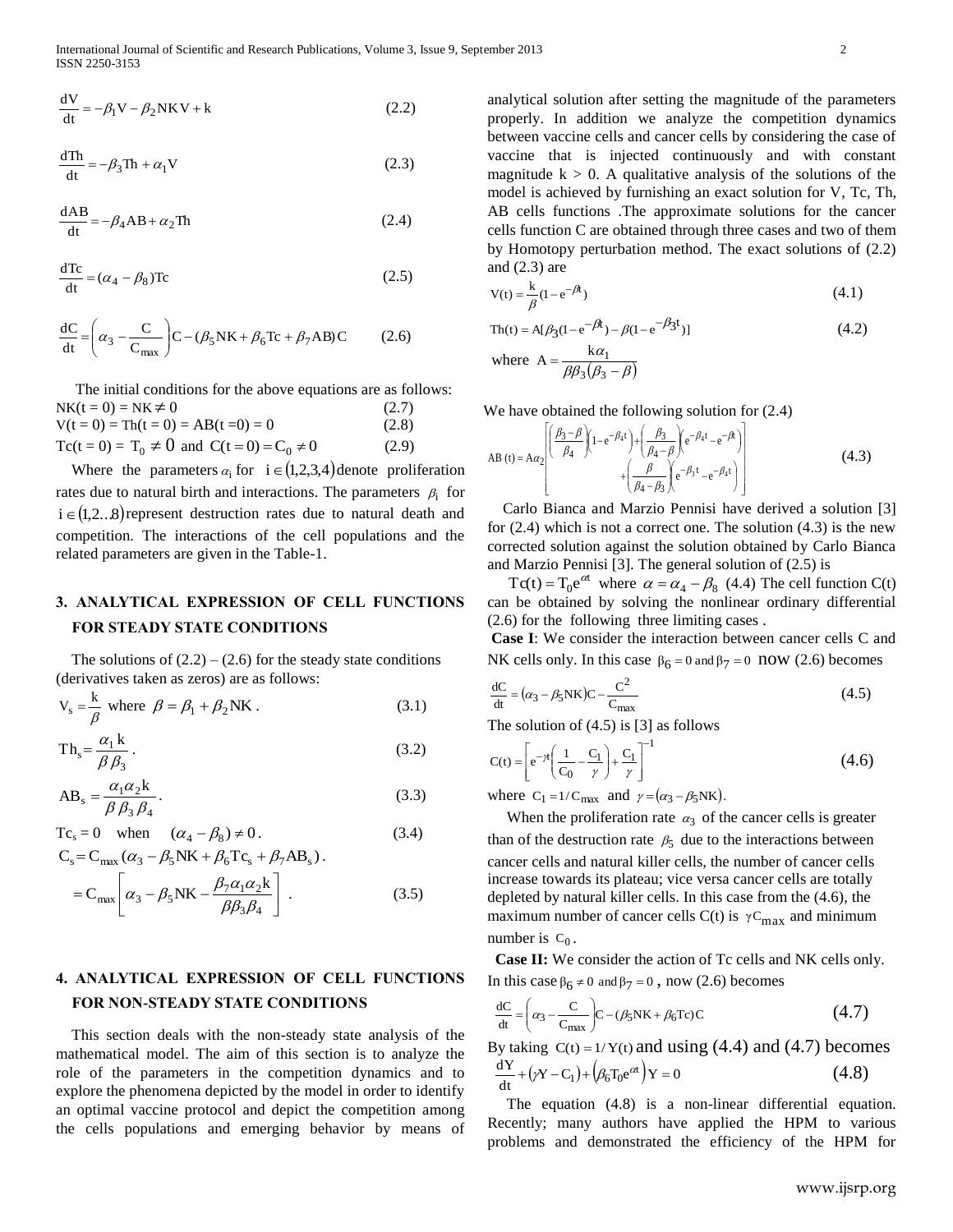handling non-linear structures and solving various physics and engineering problems [6],[7],[8],[9]. This method is a combination in topology and classic perturbation techniques. Ji Huan He used the HPM to solve the Lighthill [10] equation, the Duffing equation [11] and the Blasius equation [12]. The idea has been used to solve non-linear boundary value problems, integral equations and many other problems [13],[14]. The HPM is unique in its applicability, accuracy and efficiency. The HPM uses the imbedding parameter p as a small parameter and only a few iterations are needed to search for an asymptotic solution. The basic concept of HPM is given in Appendix- A. Using this method (Refer Appendix-B), we can obtain the following solution to the Eq. (4.7).

$$
C(t) = \begin{cases} \frac{C_1}{\gamma} + \left(\frac{1}{C_0} - \frac{C_1}{\gamma}\right) e^{-\gamma t} - \frac{\beta_6 T_0 C_1}{\gamma} \left[\frac{e^{\alpha t}}{\alpha + \gamma} + \left(\frac{1}{C_0} - \frac{C_1}{\gamma}\right) \frac{e^{(\alpha - \gamma)t}}{\alpha}\right] \\ + \frac{\beta_6 T_0 C_1}{\gamma} \left[\frac{1}{\alpha + \gamma} + \left(\frac{1}{C_0} - \frac{C_1}{\gamma}\right) \frac{1}{\alpha}\right] e^{-\gamma t} \end{cases} \end{cases}
$$

 (4.9) This equation (4.9) is the new analytical expression of cancer cell C(t) when  $\beta_6 \neq 0$  and  $\beta_7 = 0$ . In this case the action of NK cells prevail the action of Th cells when the death rate of Th cells is greater than the birth rate of Th. Also the proliferation rate of C cells is less than the interaction destruction rate between NK cells and C cells. When the birth rate of Th cells is greater than the death rate of Th cells the action of NK can be neglected. Also competition occurs among the immune system cells and cancer cells, but there is a partial depletion of C cells and then need the injection of the vaccine. From (4.9) we can obtain the maximum number of cancer cells C(t) is  $\gamma C_{\text{max}}$  and minimum number is  $C_0$  .

**Case III:** We consider the action of the NK cells, Tc cells, and AB cells. That is  $\beta_6 \neq 0$  and  $\beta_7 \neq 0$ 

Now the (2.6) becomes

$$
\frac{dC}{dt} = \left(\alpha_3 - \frac{C}{C_{max}}\right) C - (\beta_5 NK + \beta_6 Tc + \beta_7 AB) C
$$
\n(4.10)

By taking  $C(t) = 1/Z(t)$  and replace the values of Tc and AB, the above (4.10) becomes

$$
\left[\frac{dZ}{dt} + (\gamma - E)Z - C_1\right] + \left[-\beta_6 T_0 e^{ct} - F e^{-\beta_3 t} - H e^{-\beta_4 t} - G e^{-\beta t}\right]Z = 0
$$
\n(4.11)

where F = 
$$
\frac{A\alpha_2\beta_3\beta_7}{\beta_4 - \beta}
$$
, G =  $\frac{A\alpha_2\beta\beta_7}{\beta_4 - \beta_3}$  and H = - (E-F+G).

Homotopy perturbation method (Refer Appendix-A) gives the approximate solution of (4.10) as

$$
C(t) = \left[ P + Qe^{-(\gamma - E)t} + P \left[ \frac{\beta_6 T_0 e^{c\alpha}}{(\alpha + \gamma - E)} + \frac{F e^{-\beta t}}{(-\beta + \gamma - E)} + \frac{G e^{-\beta_3 t}}{(-\beta_4 + \gamma - E)} \right] + Q \left[ \frac{\beta_6 T_0 e^{(\alpha - \gamma - E)t}}{\alpha} - \frac{F e^{(-\beta - \gamma - E)t}}{\beta} - \frac{H e^{(-\beta_4 - \gamma - E)t}}{\beta_4} - \frac{G e^{(-\beta_3 - \gamma - E)t}}{\beta_3} \right] - \left[ PR + QSe^{-(\gamma - E)t} \right]^{-1}
$$

$$
(4.12)
$$

Where the constants P, Q, R and S are defined as follows

$$
P = \frac{C_1}{\gamma - E}; Q = \frac{1}{C_0} - \frac{C_1}{\gamma - E}
$$
  
\n
$$
R = \frac{\beta_6 T_0}{(\alpha + \gamma - E)} + \frac{F}{(-\beta + \gamma - E)} + \frac{H}{(-\beta_4 + \gamma - E)} + \frac{G}{(-\beta_3 + \gamma - E)}
$$
 and  
\n
$$
S = \frac{\beta_6 T_0}{\alpha} - \frac{F}{\beta} - \frac{H}{\beta_4} - \frac{G}{\beta_3}
$$

This equation (4.12) is the new analytical expression of cancer cell C(t) when  $\beta_6 \neq 0$  and  $\beta_7 \neq 0$ . In this case the action of AB cells modifies the competition dynamics and increases the complexity of the biological scenario of the emerging phenomena. Specifically the relation among  $\beta_3$  (the natural death rate of Th cells),  $\beta_4$  (the natural death rate of AB cells), and  $\beta$  (the natural death rate of V cells) influences the lower bound for the number of cancer cells at infinity and their partial or total depletion. In this case the maximum number of cancer cells C(t) is

$$
C_{\max} \left[ \alpha_3 - \beta_5 N K - \frac{\beta_7 \alpha_1 \alpha_2 k}{\beta \beta_3 \beta_4} \right] \text{ and minimum number is } C_0.
$$

#### **5. NUMERICAL SIMULATIONS**

Simulations are to show the typical phenomena of the mammary carcinoma–immune system competition and can be technically addressed to analyze how different values of the parameters may be inserted into the model to describe phenomena of interest in biological and medical sciences. The time length of the simulations is fixed from 0 to 400 days according to Simtriplex simulations.

In order to investigate the accuracy of the Homotopy perturbation method with a finite number of terms, the system of differential equation was also solved numerically. To show the efficiency of the present method, our problem is also compared with the numerical solution (MATLAB program). We have used the function pdex1 in MATLAB software to solve numerically the initial-boundary value problems for the nonlinear differential equation. The MATLAB programs are also given in Appendix C.

The default parameters employed in [3] and in this work are given in Table-2. The numerical solution is compared with our analytical results in Figures 5(a)-5(d). Comparison reveals that the relative difference between the analytical result and numerical is very small for all values of the parameters considered in the simulations.

# **6. Discussion**

When  $t \rightarrow \infty$ , the non-steady solutions (4.1) – (4.4) become steady solutions  $(3.1) - (3.4)$ . The vaccine cells function V(t), thymus helper cells function Th(t), antibodies function AB(t), thymus cytotoxic cells function Tc(t) versus time (days) with various values of k are plotted in Figs. 1-4. From these figures, we can infer that the values of the  $V(t)$ , Th(t), AB(t) decrease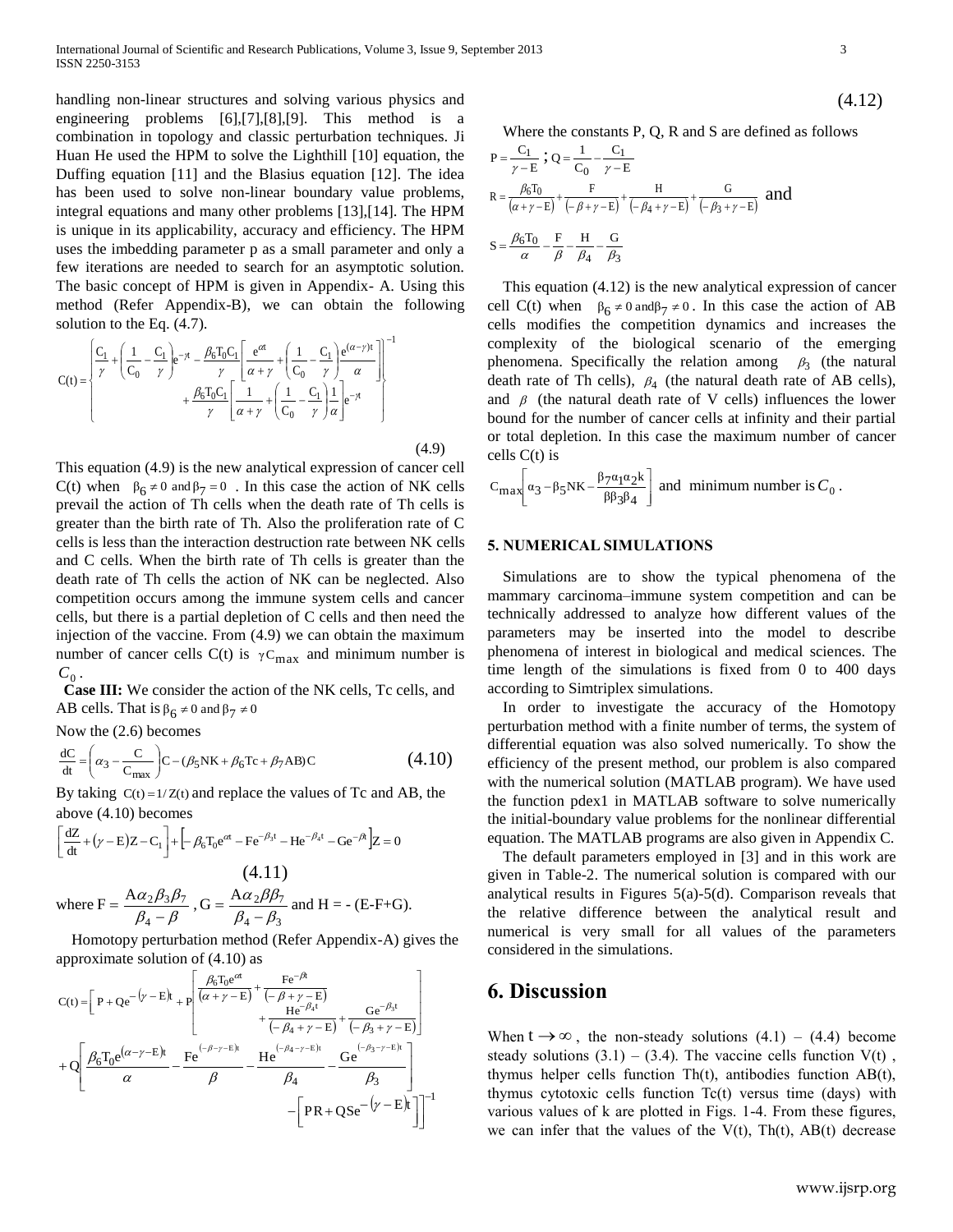when the value of the parameter  $k$  increase. Also  $Tc(t)$  increases when k increases. The functions  $(\beta/k)V(t)$ ,  $(\beta\beta_3/k\alpha_1)\text{Th}(t)$ , and  $(\beta \beta_3 \beta_4 / k \alpha_1 \alpha_2)$ AB(t) has attained the maximum value one on 30, 50, 60 days respectively. Thymus cytotoxic cells function Tc(t) value decreases when time increases and reaches the steady value  $(=0)$  when t = 100 days for all values of k. In Figs 5(a)-5(c) Comparison of exact and approximate solutions with simulation are made. Fig 5(d) exhibits comparison of growth rate of cancer cells against time for all the three cases .From these figures it is inferred that, when  $0 \le t$ (days)  $\le 200$ , the growth rate of cancer cell is less against  $200 \le t \text{(day)} \le 300$ , in that period the cancer cells growth rate rise rapidly and attain the peak value (steady state) above 300 days for all cases. Therefore the growth rate of the cancer cells is under control for a period of 200 days.

#### **7. CONCLUSION**

This paper reports a mathematical treatment for analyzing mammary carcinoma–immune system. A theoretical expression of cell functioning in triplex vaccine has been evaluated. The novelty of this article is the application of Homotopy perturbation method to the first-order nonlinear ordinary differential equations. Moreover, analytical expressions corresponding to the non-steady states current response are also presented. The approximate analytical expressions of all cell functions for all values of parameters will be useful to the cancer immunologist for upcoming research and medical treatment. Hence this work contributes significantly to the proper understanding of carcinoma-immune interaction in an appropriate mathematical language and to the development of immunological medicine.

## *7.1. Appendix-A. Basic concepts of the Homotopy perturbation method.*

The HPM method has overcome the limitations of traditional perturbation methods. It can take full advantage of the traditional perturbation techniques, so a considerable deal of research has been conducted to apply the homotopy technique [7],[8] to solve various strong non-linear equations. To explain this method, let us consider the following function:

$$
D_0(u) - f(r) = 0, r \in \Omega
$$
\n
$$
(A1)
$$

with the boundary conditions of  $B_0(u, \frac{\partial u}{\partial n}) = 0, r \in \Omega$  $\frac{\partial u}{\partial n}$ ) = 0, r  $B_0(u, \frac{\partial u}{\partial u})$ (A2)

where  $D_0$  is a general differential operator,  $B_0$  is a boundary operator,  $f(r)$  is a known analytical function and  $\Gamma$  is the boundary of the domain  $\Omega$ . Generally speaking,  $D_0$  the operator can be divided into a linear part L and a non-linear part N, (A1) can therefore be written as

$$
L(u) + N(u) - f(r) = 0
$$
 (A3)

Construct a homotopy 
$$
v(r, p) : \Omega \times [0,1] \to R
$$
 that satisfies

$$
H(v,p) = (1-p)[L(u) - L(u_0)] + p[D_0(v) - f(r)] = 0
$$
\n(A4)

$$
H(v, p) = L(v) - L(u_0) + pL(u_0) + p[N(v) - f(r)] = 0
$$
\n(A5)

where  $p \in [0,1]$  is an embedding parameter and  $u_0$  is an initial approximation of Eq. (A1) that satisfies the boundary conditions. From Eq. (A4) and (A5), we have

$$
H(v,0) = L(u) - L(u_0) = 0
$$
\n(A6)

$$
H(v, p) = D_0(v) - f(r) = 0
$$
 (A7)

When  $p = 0$ , (A4) and (A5) become linear equations. When  $p =$ 1, they become non-linear equations. The process of changing p from zero to unity is that of  $L(u) - L(u_0) = 0$  to

 $D_0(v) - f(r) = 0$  We first use the embedding parameter p as a "small parameter" and assume that the solutions of (A4) and (A5) can be written as a power series in p

$$
v = v_0 + pv_1 + p^2 v_2 + \dots
$$
 (A8)

Setting  $p = 1$  result in the approximate solution of  $(A1)$  $u = \lim_{v \to 0} v = u_0 + u_1 + u_2 + \dots$  $p\rightarrow 0$ (A9)

This is the basic technique in Homotopy perturbation method.

### *7.2. Appendix-B. Approximate analytical solutions of the Case II and Case III*

$$
(1-p)\left(\frac{dY}{dt} + (\gamma Y - C_1)\right) + p\left(\frac{dY}{dt} + (\gamma Y - C_1) + \beta_6 T_0 e^{\alpha t} Y\right) = 0
$$
\n
$$
(1-p)\left(\frac{dZ}{dt} + (\gamma - E)Z - C_1\right) + \left[ \beta_6 T_0 e^{\alpha t} - F e^{-\beta t} - H e^{-\beta_4 t} - G e^{-\beta_5 t} \right] = 0
$$
\n
$$
(B2)
$$

Assume the approximate solution of (B1) is

$$
Y = y_0 + py_1 + p^2 y_2 + \dots
$$
 (B3)

Assume the approximate solution of (B2) is

$$
Z = z_0 + pz_1 + p^2 z_2 + \dots
$$
 (B4)

Substituting (B3) into (B1) and arranging the coefficients of

p powers, we have 
$$
p^0: \frac{dy_0}{dt} + (y_0 - C_1) = 0
$$
 (B5)

$$
p^{1} : \frac{dy_{1}}{dt} + (y_{1} - C_{1}) + (\beta_{6}T_{0}e^{\alpha t})y_{0} = 0
$$
 (B6)

Substituting (B4) into (B2) and arranging the coefficients of p powers, we have

$$
p^{0}: \frac{dz_{0}}{dt} + (\gamma - E)z_{0} - C_{1} = 0
$$
 (B7)

$$
p^{1} : \frac{dZ_{1}}{dt} + (\gamma - E)Z_{1} - C_{1} + \frac{1}{C}\beta_{6}T_{0}e^{at} - Fe^{-\beta} - He^{-\beta_{4}t} - Ge^{-\beta_{3}t}\gamma_{0} = 0
$$
\n(B8)

With the initial approximations  $y_0(0) = C_0$ ,  $y_i(0) = 0$  and  $z_0(0) = C_0, z_i(0) = 0$  for all  $i=1,2,......$ 

Solving (B5) we get

$$
y_0 = \frac{C_1}{\gamma} + \left(\frac{1}{C_0} - \frac{C_1}{\gamma}\right) e^{-\gamma t}
$$
 (B9)

Solving (B6) we get

$$
y_1 = -\frac{\beta_6 T_0 C_1}{\gamma} \left[ \frac{e^{at}}{\alpha + \gamma} + \left( \frac{1}{C_0} - \frac{C_1}{\gamma} \right) \frac{e^{(\alpha - \gamma)t}}{\alpha} \right] + \frac{\beta_6 T_0 C_1}{\gamma} \left[ \frac{1}{\alpha + \gamma} + \left( \frac{1}{C_0} - \frac{C_1}{\gamma} \right) \frac{1}{\alpha} \right] e^{-\gamma t}
$$

www.ijsrp.org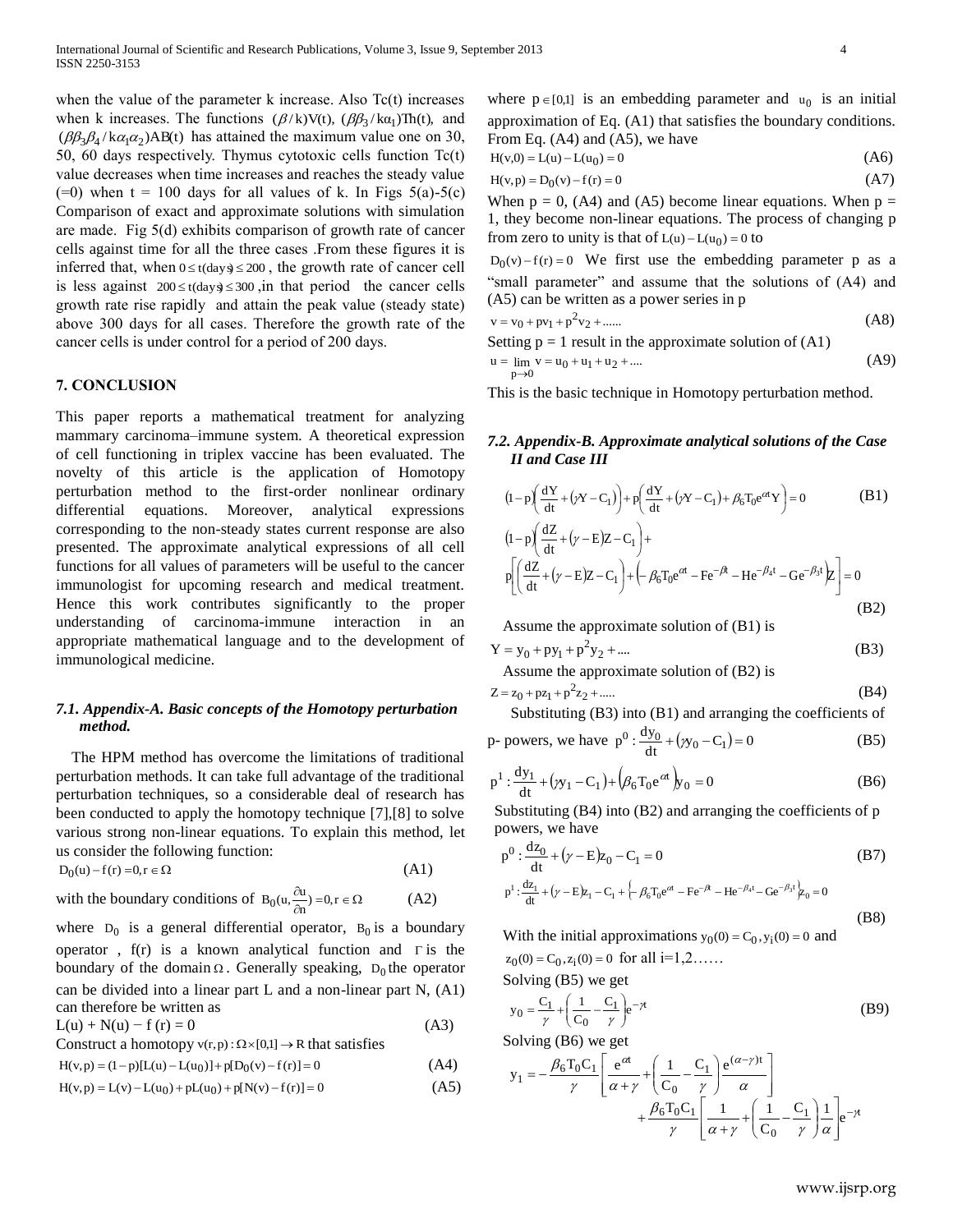(B10)

Adding (B9) and (B10) and  $C(t) = \frac{1}{Y(t)}$  $C(t) = \frac{1}{\sqrt{1-t}}$ , we get  $C(t)$  for the

case II.

$$
C(t) = \left[ \frac{C_1}{\gamma} + \left( \frac{1}{C_0} - \frac{C_1}{\gamma} \right) e^{-\gamma t} - \frac{\beta_6 T_0 C_1}{\gamma} \left[ \frac{e^{\alpha t}}{\alpha + \gamma} + \left( \frac{1}{C_0} - \frac{C_1}{\gamma} \right) \frac{e^{(\alpha - \gamma)t}}{\alpha} \right] + \frac{\beta_6 T_0 C_1}{\gamma} \left[ \frac{1}{\alpha + \gamma} + \left( \frac{1}{C_0} - \frac{C_1}{\gamma} \right) \frac{1}{\alpha} \right] e^{-\gamma t} \right]
$$
\n(B11)

Solving (B7) we get

$$
z_0 = \frac{C_1}{\gamma - E} + \left(\frac{1}{C_0} - \frac{C_1}{\gamma - E}\right) e^{-(\gamma - E)t}
$$
 (B12)

Solving  $(B_8)$  we get

$$
z_{1} = \frac{C_{1}}{\gamma - E} \left[ \frac{\beta_{6}T_{0}e^{\alpha t}}{(\alpha + \gamma - E)} + \frac{F_{e}^{-\beta t}}{(-\beta + \gamma - E)} \right] + \frac{H_{e}^{-\beta_{4}t}}{(-\beta_{4} + \gamma - E)} + \frac{G_{e}^{-\beta_{3}t}}{(-\beta_{3} + \gamma - E)} \right]
$$
  
+ 
$$
\left( \frac{1}{C_{0}} - \frac{C_{1}}{\gamma - E} \right) \left[ \frac{\beta_{6}T_{0}e^{(\alpha - \gamma - E)t}}{\alpha} - \frac{F_{e}^{(-\beta - \gamma - E)t}}{\beta_{4}} - \frac{G_{e}^{(-\beta_{3} - \gamma - E)t}}{\beta_{3}} \right]
$$
  

$$
\left\{ \frac{C_{1}}{\gamma - E} \left[ \frac{\beta_{6}T_{0}}{(\alpha + \gamma - E)} + \frac{F}{(-\beta + \gamma - E)} + \frac{G}{(-\beta_{3} + \gamma - E)} \right] + \frac{G}{(-\beta_{4} + \gamma - E)} + \frac{G}{(-\beta_{3} + \gamma - E)} \right]
$$
  
+ 
$$
\left( \frac{1}{C_{0}} - \frac{C_{1}}{\gamma} \right) \left[ \frac{\beta_{6}T_{0}}{\alpha} - \frac{F}{\beta} - \frac{H}{\beta_{4}} - \frac{G}{\beta_{3}} \right] e^{-(\gamma - E)t} \quad (B13)
$$

Adding (B<sub>12</sub>) and (B<sub>13</sub>) and C(t) =  $\frac{1}{Z(t)}$  $C(t) = \frac{1}{\sigma(t)}$  we get  $C(t)$  for the case III.

## *7.3. Appendix-C. MATLAB programs for numerical simulation of (4.5), (4.7) and (4.10)*

**For Case-I** function xamfile1 options= odeset('RelTol',1e-6,'Stats','on');  $Xo = 1000;$  $tspan = [0,400]$ ; tic  $[t, X] = ode45$  (@TestFunction,tspan,Xo,options); toc figure hold on  $plot(t, X(:,1))$ return function  $[dx \ dt]$ = TestFunction(t,x) a3=0.06695; cmax=(149365\*10^6);  $b5=5*10^{\circ}$ -7; NK=1176;  $b6=5*10^{\circ}$ -6; a=-0.04142857143; T0=400; dx\_dt(1) =(a3-b5\*NK)\*x(1)-x(1)\*x(1)/cmax;  $dx_d = dx_d$ :

## **For Case-II**

function xamfile2 options= odeset('RelTol',1e-6,'Stats','on');  $Xo = 1000;$  $tspan = [0,400];$ tic  $[t, X] = ode45$  ( $@TestFunction, tspan, Xo, options$ ); toc figure hold on  $plot(t, X(:,1))$ return function  $[dx_dt]$  = TestFunction(t,x) a3=0.06695; cmax=(149365\*10^6); b5=5\*10^-7; NK=1176;  $b6=5*10^{\circ}$ -6; a=-0.4142857143e-1; T0=400;  $dx_d(t) = (a3-x(1)/cmax)*x(1)$  $-(b5*NK+b6*T0*exp(a*t))*x(1);$  $dx$  dt = dx dt'; **For Case-III** function xamfile6 options= odeset('RelTol',1e-6,'Stats','on');  $Xo = 1000;$  $tspan = [0,400]$ ; tic  $[t, X] = ode45$  (@TestFunction,tspan,Xo,options); toc figure hold on  $plot(t, X(:,1))$ return function  $[dx_d]=TestFunction(t,x)$ a3=0.06695; cmax=(149365\*10^6);  $b5=5*10^{\circ} - 7;$ NK=1176;  $b6=5*10^{\circ}$ -6; a=-0.04142857143; T0=400; E=0.006295557853; F=0.0070613111736; G=0.03930566480; H=-0.3853991092e-1; b3=1.5/15; b4=1.5/21; b=0.1667842667;  $dx_d(t) = (a3-x(1)/cmax)*x(1)-(b5*NK+b6*T0*exp(a*t))$  $+E+F*exp(-b*t)+H*exp(-b4*t)+G*exp(-b3*t))*x(1);$  $dx_d t = dx_d t'$ ;

*Table-1*: The interactions of the cell populations and the related parameters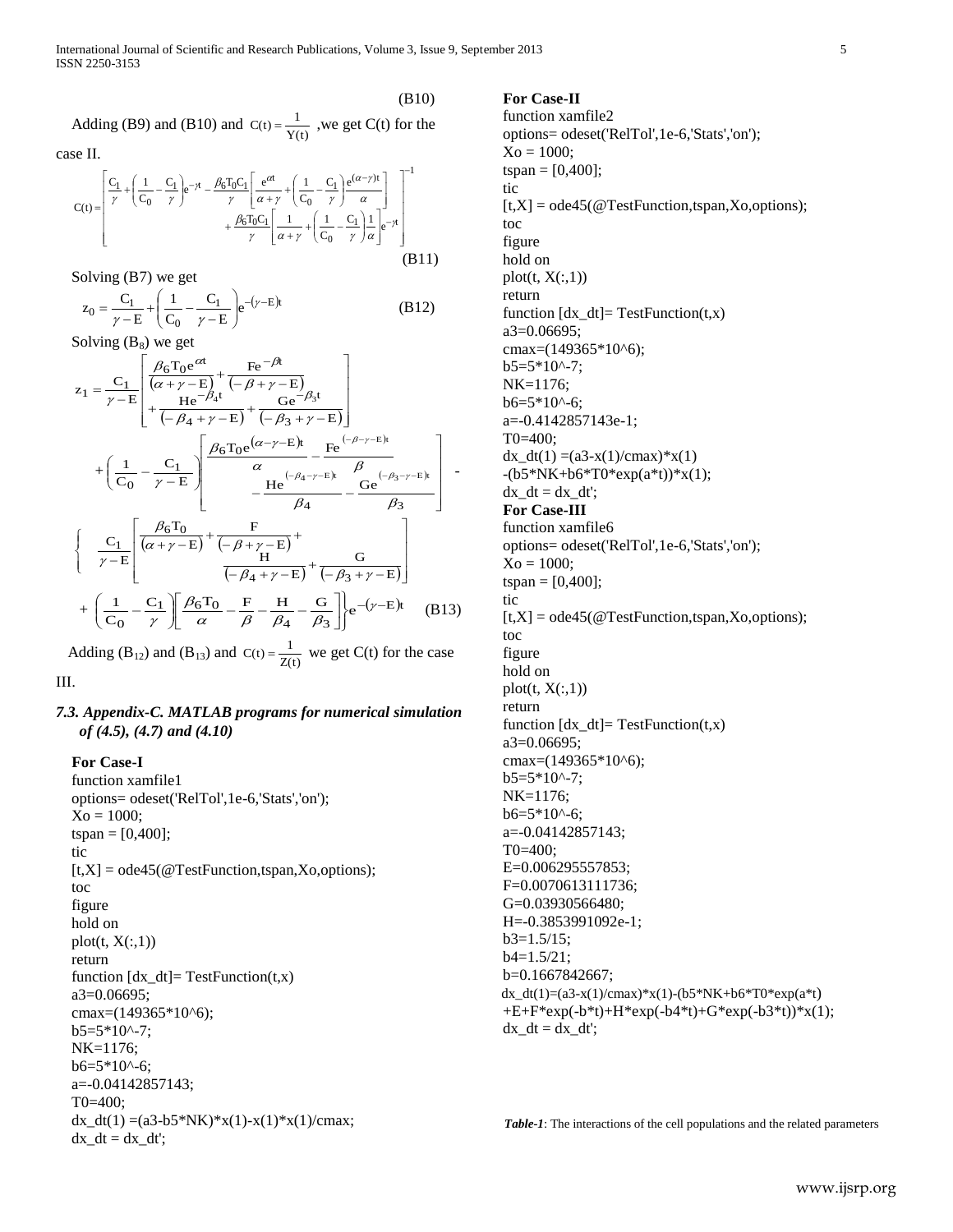International Journal of Scientific and Research Publications, Volume 3, Issue 9, September 2013 6 ISSN 2250-3153

| interactions  |                    | V          | $\mathcal{C}$ | AB           | Th         | Tc         | NK.       |
|---------------|--------------------|------------|---------------|--------------|------------|------------|-----------|
| V             | External injection | $\bf k$    |               |              |            |            |           |
|               | Natural death      | $\beta_1$  |               |              |            |            |           |
|               | Destructive        |            |               |              |            | $\beta_2$  |           |
| Th            | Proliferative      | $\alpha_1$ |               |              |            |            |           |
|               | Natural death      |            |               |              | $\beta_3$  |            |           |
| AB            | Proliferative      |            |               |              | $\alpha_2$ |            |           |
|               | Natural death      |            |               | $\beta_4$    |            |            |           |
| Tc            | Natural birth      |            |               |              |            | $\alpha_4$ |           |
|               | Natural death      |            |               |              |            |            | $\beta_8$ |
| $\mathcal{C}$ | Natural birth      |            | $\alpha_3$    |              |            |            |           |
|               | Destructive        |            | max           | $_{\beta_7}$ |            | $\beta_6$  | Þ٢        |



*Figure 2 : Sensitivity analysis of the thymus helper cells function*   $(\beta \beta_3 / k \alpha_1)$ Th(t) on the parameter k, using(4.2)



*Table-2: Numerical values of all parameters used in this work.*

| $\beta_1$  | $\beta_2$  | $\beta_3$        |            | $\beta_4$<br>$\beta_5$                                                                              |    | $\beta_6$      |             | Þ8.   |
|------------|------------|------------------|------------|-----------------------------------------------------------------------------------------------------|----|----------------|-------------|-------|
| k/9        |            | $1*10^{-7}$ k/15 |            | $k/21$ $5*10^{-7}$ $5*10^{-6}$                                                                      |    |                | $5*10^{-5}$ | k/21  |
| $\alpha_1$ | $\alpha_2$ | $\alpha_3$       | $\alpha_4$ | $C_{\text{max}}$                                                                                    | k. | N <sub>K</sub> | $T_0$       | $C_0$ |
|            |            |                  |            | $\begin{array}{cccccc} \n0.05 & 2 & 0.06695 & 0.03 & 49,365 \times 10^6 & 1.5 & 1176 \n\end{array}$ |    |                | 400         | 1000  |



**Figure 1:** Sensitivity analysis of the vaccine cells function  $(k/\beta)V(t)$  on the *parameter k using (4.1).*

*Figure 3: Sensitivity analysis of the Antibodies function* 

 $(\beta\beta_3\beta_4/\kappa\alpha_1\alpha_2)$ **AB**(t) on the parameter k, using (4.3).



*Figure 4: Sensitivity analysis of the Thymus cytotoxic cells Tc(t) on the parameter k, using (4.4).*